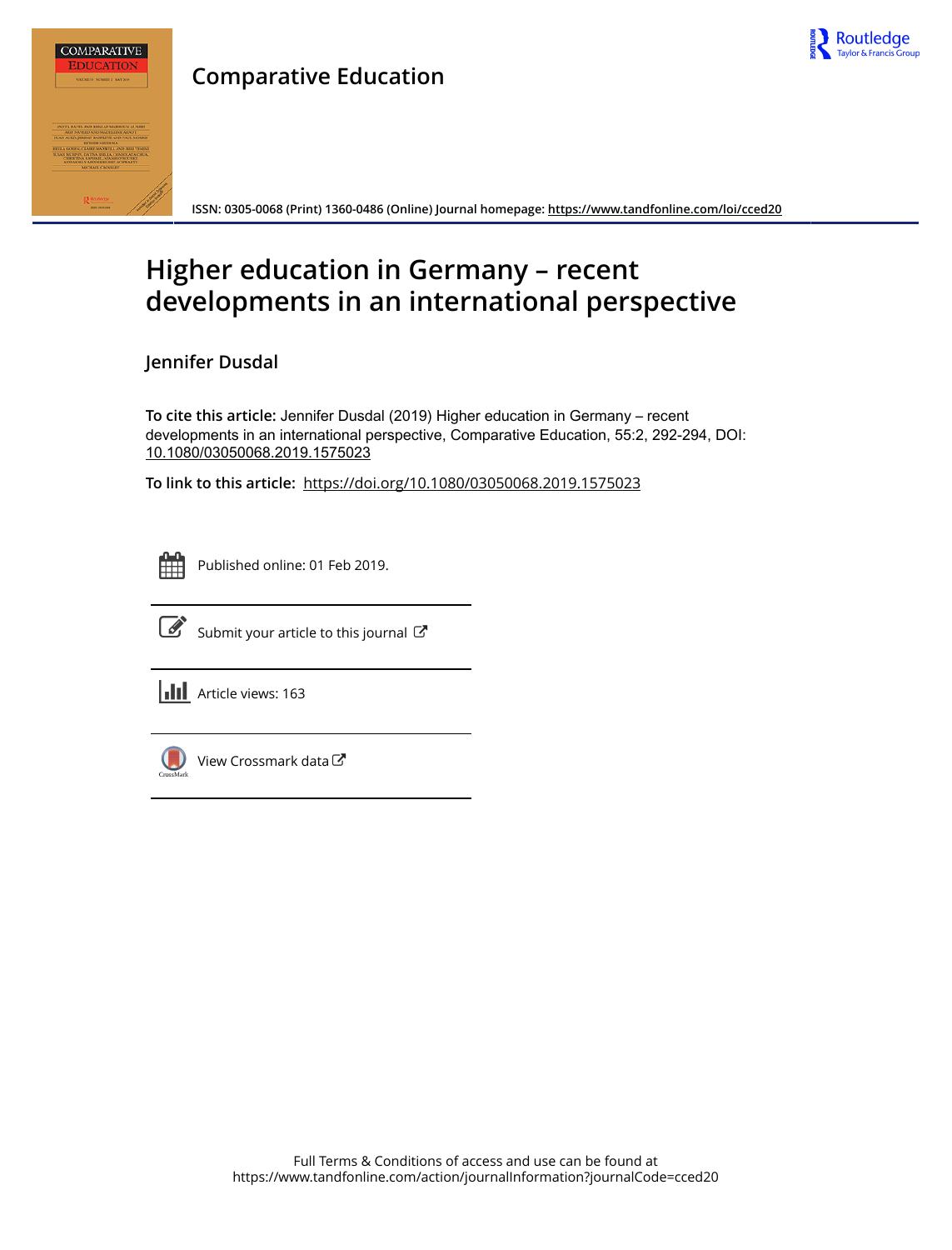will appeal to a wide audience of academics, policy-makers and administrators; I expect many will take up the invitation.

> Annette Bamberger UCL Institute of Education, London, UK  $\odot$  [a.bamberger.14@ucl.ac.uk](mailto:a.bamberger.14@ucl.ac.uk)  $\odot$  <http://orcid.org/0000-0001-8006-5557>

> > © 2019 Annette Bamberger https://doi.org/10.1080/03050068.2019.1574448

Check for updates

Higher education in Germany – recent developments in an international perspective, by Otto Hüther and Georg Krücken, Cham, Springer Nature, 2018, 263 pp., 41 illustrations, €89.99 | £79.00 (Hardcover), ISBN: 978-3-319-61479-3

With their new book Higher Education in Germany––Recent Developments in an International Perspective<sup>1</sup> Otto Hüther and Georg Krücken contribute in myriad ways 'to describe and analyse recent developments in the quantitative and structural configuration of the German system, its governance and organisation structures, the social composition of groups at higher education institutions and the related aspect of equality of opportunity for an international audience' (p. 2). They successfully highlight the most important advances, which they present very comprehensively, yet their aim is not to synthesise all developments in Germany's higher education landscape, or to put them into an international comparative perspective, an impossible task for one volume. Thus, in eight chapters, they present the most significant developments in German higher education at macro (system), meso (governance, organisations) and micro (individual actors) levels since the mid-1990s. Each chapter focuses on the key question whether the system has undergone incremental or rather radical change.

Hüther and Krücken begin with a brief, very helpful introduction to key facts of Germany's higher education system. Their main argument is that the national system and its embedded organisations have undergone a comprehensive reform process over the past several decades. The book provides both an introduction to recent developments and presents particularly important contextual conditions to an international audience. Simultaneously, it serves as an informative reference book for scholars already familiar with the German system. Their second chapter discusses general societal developments as a fundamental trigger for reforms in teaching, research, financing, staffing, and governance structures. The authors argue that contemporary reforms in Germany can also be understood by focusing on the latest wave of international reforms. Historically interested readers may well wish for further details of Germany's long-term establishment of higher education to better contextualise more recent developments at the heart of this book. Chapter three describes not only the higher education's quantitative expansion but also its significant growth in research-capacity.

The authors highlight the importance of careful handling and critical reflection of standardised indicators from the Federal Statistical Office and the OECD to measure such recent developments in organisations, especially regarding students and staff. The authors discuss the distinction of private versus public authority in higher education in comparison to the systems in the US, England, and the Netherlands, for example. The importance of the impact of the systematic underfunding of Germany's higher education system is well-presented, including an international comparison and detailed examination of the revenues and expenditures in the tertiary sector over time. The authors underscore that German's higher education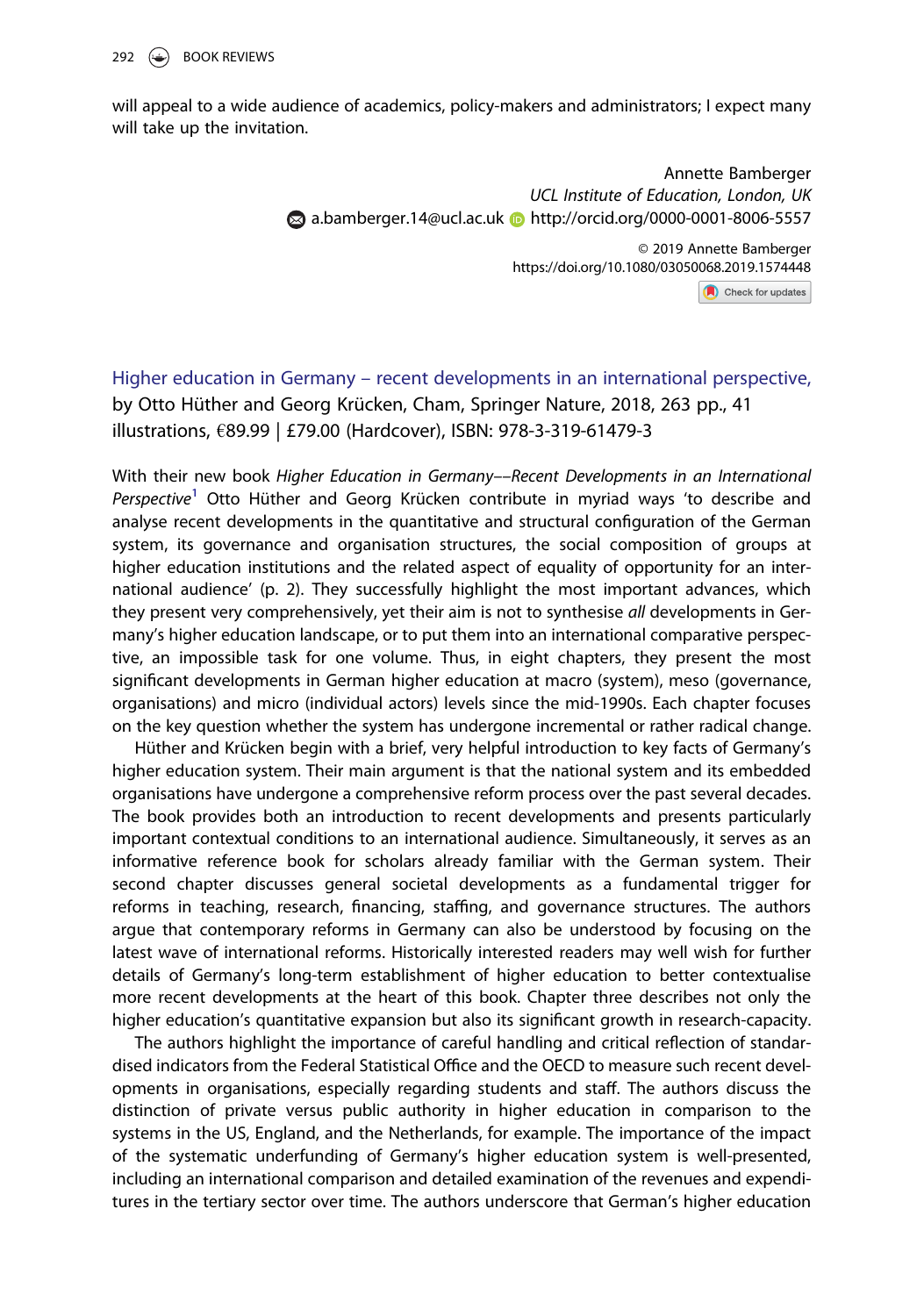system is fundamentally state funded, nevertheless, competitively acquired third-party funding has become extremely important for research. The following chapter introduces the government structures and their institutional developments.

Hüther and Krücken portray two helpful typologies of governance regimes in higher education institutions as analytic tools to investigate their mechanisms: The 'Coordination Triangle' and the 'Governance Equaliser'. Next, in a theory-driven chapter, the authors address the question whether German higher education organisations develop towards the concept of a 'complete organisation' or whether such development is hindered. They pay attention to a more general neo-institutional approach to describe German higher education institutions as organisations, followed by a discussion of specific organisation theories. This theoretical framing represents a highly valuable contribution to a generally poorly theorised body of literature. Chapter six structurally examines the micro level and presents empirical findings about important actors (and groups of actors) in Germany's higher education system. The book focuses on the early decisions of students from university entrance to graduation, then it traces the phase from the doctoral phase to a possible appointment as a full professor. The authors conclude with a short paragraph on the conditions with which administrative staff deal within higher education institutions. They spotlight the challenges and possible reasons for drop-out before finalising their exams, graduates' transitions into the labour market as well as the multiple uncertainties that young researchers face due to the system structures and its selection processes. Before the authors summarise their reflections on recent developments of the German higher education system in international perspective, they devote a chapter to equality of opportunity at tertiary level—for students, academic, and administrative staff. Applying concepts of gender and social background, the book shows clearly the high social selectivity that has been a persistent challenge, not only in Germany's higher education and science landscape.

Otto Hüther and Georg Krücken mainly argue in their book that Germany's higher education system has faced countless changes over the past 20 years. Beyond useful synthesis, their key contribution is to theoretically frame these recent developments, showing that the reforms of German higher education are embedded in transnational developments, albeit strongly related to national traditions and structures. This leads to rather gradual instead of radical change.

Especially for scholars working in comparative education, comparisons with other higher education systems provide important insights based on similarities or differences made possible by this comprehensive overview of Germany's system. For an international audience, the availability of an up-to-date reference book written in English is of great importance and also supports easily accessible data on different levels of analysis. For example, the highlighted Excellence Initiative or the attempt to implement New Public Management governance structures in the German system are thus observable and may then be compared with other higher education systems. Nevertheless, the binary structure of universities and universities of applied sciences and in addition a very strong extra-university research sector serves as an interesting point of reference for higher education researchers worldwide. Since the authors express that most of the presented developments of reforms and changes cannot be understood entirely yet, the book further encourages researchers to continuously observe not only the German system but also changes in other countries.

## **Note**

1. Based on their 2016 book (in German) entitled Hochschulen. Fragestellungen, Ergebnisse und Perspektiven der sozialwissenschaftlichen Hochschulforschung, Otto Hüther and Georg Krücken have updated, expanded, and revised their volume to address an international audience, highlighting most recent developments in higher education in Germany.